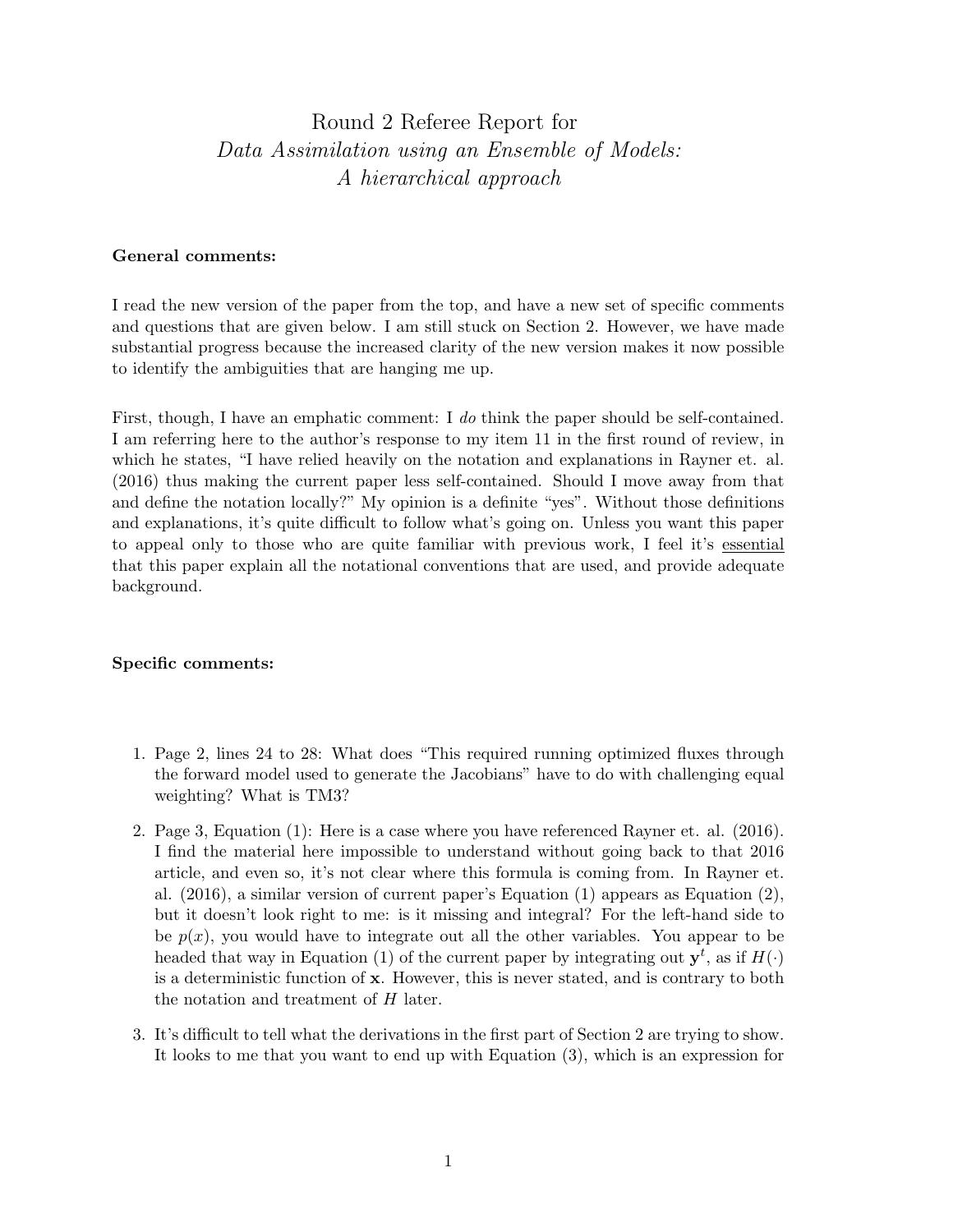$P(\mathbf{x}, \mathbf{H}_i | \mathbf{y})$ , but this is only an intermediate step towards getting  $p(\mathbf{x} | \mathbf{y})$ :

$$
p(\mathbf{x}|\mathbf{y}) = \frac{\sum_{i} p(\mathbf{x}, \mathbf{H}_{i}, \mathbf{y})}{p(\mathbf{y})} = \frac{\sum_{i} p(\mathbf{x}|\mathbf{H}_{i}, \mathbf{y}) p(\mathbf{H}_{i}, \mathbf{y})}{p(\mathbf{y})},
$$

$$
= \frac{\sum_{i} p(\mathbf{x}|\mathbf{H}_{i}, \mathbf{y}) p(\mathbf{H}_{i}|\mathbf{y}) p(\mathbf{y})}{p(\mathbf{y})} = \sum_{i} p(\mathbf{x}|\mathbf{H}_{i}, \mathbf{y}) p(\mathbf{H}_{i}|\mathbf{y}).
$$
(1)

Moreover, you want the expression for  $p(x|y)$  to factor in such a way that it involves estimating  $p(\mathbf{H}_i|\mathbf{y})$  because those are the weights for the transport models, and you are interested in those for their own sakes. I think this argument could be made more clearly if you started Section 2 by stating that the ultimate goal is to obtain the moments of  $p(x|y)$ , which can be factored in different ways, and the particular factorization above is the most informative because it involves estimating the weights  $p(\mathbf{H}_i|\mathbf{y}).$ 

- 4. In the footnote on page 3 you explain that  $H_i$  is intended to be an indicator variable that really represents the index into a set of transport models. You also say that  $\mathbf{H}_1, \ldots, \mathbf{H}_N$  are the Jacobians of those transport models (line 26). Elsewhere,  $H_i$  is not bold (Equation (2)). These conventions should all be described in the main text (no footnote) and the meaning of bold versus non-bold should be clarified. I suspect your use of non-bold  $H_i$  and non-bold x in Equation (2) is because you are stating a generic result, and you are not specifically referring to  $H_i$  and x used the rest of the text in this section. Please explain that.
- 5. Line 27, page 3: Please define  $y^O$ . I get that it is the mean of the random vector that represents the observations, but is it different that  $y<sup>t</sup>$ ? It probably could be, but are you making any assumptions about that? Also, here you treat  $x^b$  as the mean of the Gaussian distribution of the random variable  $x$ , but Equation (1) treats it like a random variable  $(p(\mathbf{x}|\mathbf{x}^b))$ . Of course, it is possible that it could be both if the model was hierarchical and specified a prior distribution on  $x^b$ , but if that's the case it should be stated. I suspect that this is really just notation given that you write,  $G(\mathbf{x}|\boldsymbol{\mu}, \mathbf{C})$  on line 28 (if  $\bf{C}$  is bold, then  $\mu$  should also be bold). Finally, the expression "uncertainty covariance" is somewhat confusing, at least to me: should it just be "covariance"?
- 6. Lines 29–30 on page 3 and Equation (3): I don't understand why this is here, but perhaps that is because my understanding of what you are trying to do relies on expressions I wrote above for item 3 (my Equation (1)). The final expression for  $p(\mathbf{x}|\mathbf{y})$  there is already in terms of  $p(\mathbf{x}|\mathbf{H}_i, \mathbf{y})$ . You then write, "Thus our posterior for the ensemble is a mixture of Gaussians...", which I agree with. We both have  $p(\mathbf{H}_i|\mathbf{y})$ (I note that you have now switched to using capital "P" for probability instead of "p" used earlier– it's a minor thing, but it would be better to be consistent), and the remaining term I call  $p(x|H_i, y)$  and you call  $G(x|x_i^a, A_i)$ . It might be helpful to clarify this correspondence in the text since it ties back to the ultimate objective of expressing the posterior  $p(x|y)$  in a special way that admits the mixture of Gaussians representation.
- 7. Lines 2–3, page 4: When you say, "As usual with a joint PDF we obtain the marginal probability for a variable by integrating over all others", to what are you referring? Are you justifying Equation (4)?